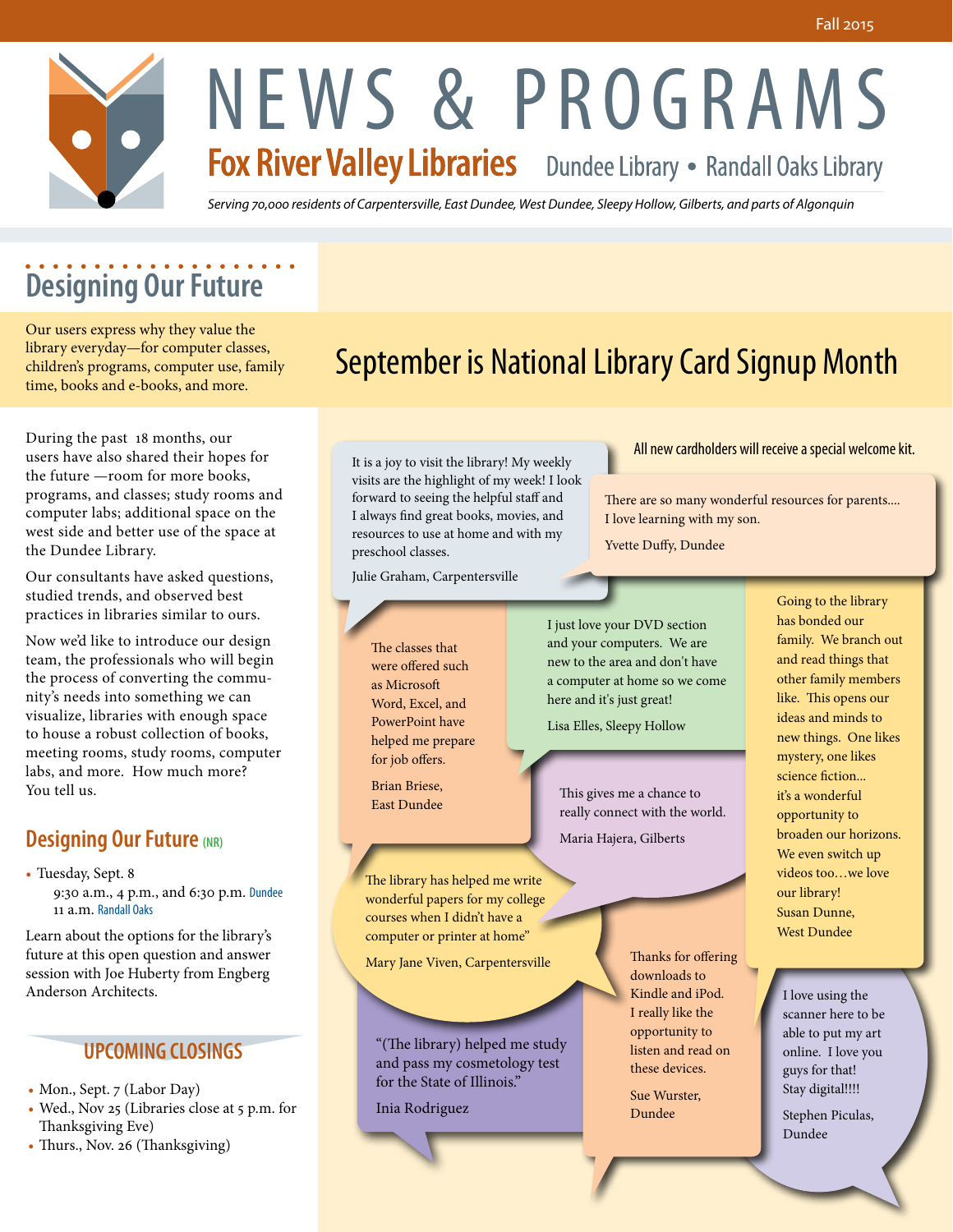## **GROUPS**

#### All groups meet at the Dundee Library.



## **Maker Club (R)**

• Mondays: Oct. 5 and Nov. 2, 6:30 p.m. Get creative with science, technology, and craft projects using Makey Makey circuit boards, littleBits, LEDs, Tinkercad, and more.

# **Teen Gaming Club (NR)**

• Wednesdays: Sept. 9, Oct. 14, Nov. 11, 6:30 p.m. Hang out and play Xbox 360, WiiU, and PS3. Bring your DS/3DS and battle each other, or bring your Yu-Gi-Oh and Magic cards.

 $\mathbf{A} \times \mathbf{A} \times \mathbf{A} \times \mathbf{A} \times \mathbf{A}$ 

## **Anime Club (NR)**

• Tuesdays: Sept. 22, Oct. 20, and Nov. 17, 7 p.m. Weigh in on your favorite manga, make buttons and crafts, play games. Share ideas for future events and meet other anime fans.

### . . . . . . . . . . . . . . . . . . . **Teen Advisory Group (R)**

• Mondays: Sept. 28, Oct. 26 and Nov. 30, 6:30 p.m. Plan events, talk about books, make crafts and decorations, and earn volunteer hours.

## **A Big Thank You to our 2015 Summer Reading Volunteers**

Reese Bagshaw • Abrah Baker Luis Barbosa • Nick Bellizzi • Robby Fraser IV • Martha Gomez • Meralia Gomez • Silvia Gomez • Goutam Gutta • Chance Kesler • Alfonso Kesseler • Inigo Kesseler • Leopold Kesseler •

Masroor Khan • Khanh Le • Vinh Le • Asaf Lopez

• Kenya Munoz • Deniz Namik • Grace Nelson • David Uribe Elijah Nordan • Isaac Nordan • Brenda Orduno • Sathvik Pai • Emily Pasetes • Julie Scholl • Julessa Sedrak • Megan Snarski



## *Ages 17+*

## **Competitive Gaming(NR)**

• Wednesdays: Sept. 2, Oct. 7, Nov. 4, 6:30 p.m. Compete in Tekken, SoulCalibur, Street Fighter, Super Smash Bros. and more. Bring your own games and controllers or use ours.

# College Bound

(and their parents, of course)

#### **Pay for College Without Going Broke (R)**

• Tues., Sept. 8, 7 to 8 p.m. Dundee

Discover creative ways to fund a college education, how to find a college that is the right fit, and how to empower yourself during the college application and selection process. Presented by My College Planning Team. For students and their parents.

#### **Finding the Right College For You (R)**

#### • Tues., Oct. 6, 7 to 8 p.m. Dundee

Thomas Jaworski returns to help you navigate the quest for the right college. Leave with tips and advice on how to start and breakdown the search process. For student and their parents.

#### **Practice ACT (R)**

• Sat. Oct. 10, 9:30 a.m. Dundee

Take a free ACT practice test (essay portion not included) to identify areas of strength and weakness. Please arrive 15 minutes early; Kaplan will email test results to each student.



#### **Hack Your Notebook (R)**

• Wed., Sept. 23, 6:30 p.m. Dundee • Wed., Sept. 30, 6 p.m. Randall Oaks Create simple or parallel circuits to light up drawings, sketches, or words in your notebook. Notebooks and materials will be provided.

#### **LED Cuff Bracelets (R)**

• Sat., Oct. 3, 3 p.m. Dundee • Thurs., Oct. 15, 6 p.m. Randall Oaks Use conductive thread, LEDs, and felt to make light up cuff bracelets.

#### **Make a Zombie (R)**

• Thurs., Oct. 22, 6:30 p.m. Dundee Use paint and recycled materials to transform old toys into creepy zombies.

#### **Duct Tape Projects (R)**

• Sat., Nov. 14, 3 p.m. Dundee

• Thurs., Nov. 19, 6 p.m. Randall Oaks Make flower pens, bracelets, phone cases, wallets and more out of colorful duct tape.

#### **Minecraft Meetup (NR)**

• Thursdays: Sept. 10, Oct. 8, and Nov. 12, 6:30 to 7:30 p.m. Dundee Bring your device and make new Minecrafting friends.

#### **Meet a Video Game Designer (R)**

• Sat., Sept. 26, 10 to 11 a.m. Dundee Learn game design theory and how to make a career out of your love of video games from a professional game designer.



*Teen programs are for grades 6-12 unless otherwise noted. Questions? Email Danielle at dpacini@frvpld.info.* 

**2**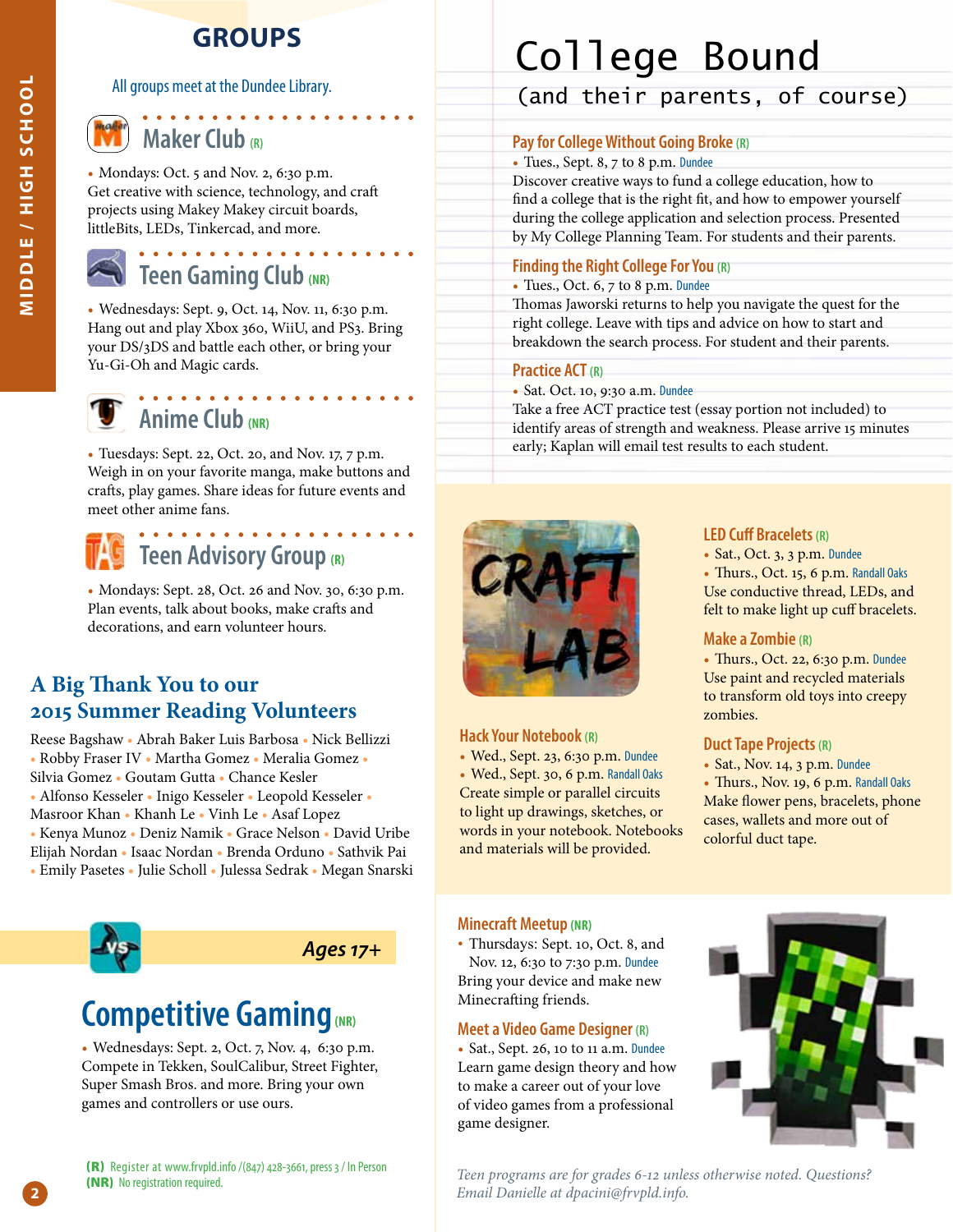#### **Identity Theft, Fraud, and Scam Prevention**

• Thurs., Sept. 3, 6 to 7 p.m. Dundee Senator Karen McConnaughay and Comptroller Leslie Munger will discuss how to identify and protect yourself from scams, frauds, and identity theft.

#### **Stay and Crochet (or Knit!) (NR)**

• Fridays: Sept. 4 & 18, Oct. 2 & 16, Nov. 6 & 20, 10 to 11:30 a.m. Dundee Meetup group for yarn crafters interested in meeting other people and sharing their projects.

#### **Bel Sonore Ensemble**

• Sun., Sept. 27, 2 to 3 p.m. Dundee Talented musical group, consisting of flute, oboe, bassoon and soprano soloist will perform a concert ranging from Italian Baroque to Duke Ellington.

#### **Chicago's Sweet Candy History**

• Sun., Oct. 4, 2 to 3 p.m. Dundee Leslie Goddard's yummy lecture will show you what makes Chicago ideal for making Snickers, Wrigley's Gum, Cracker Jack, Tootsie Rolls, and more.

#### **S.H.A.R.E with Community Crisis Center of Elgin**

• Tues., Oct. 20, 6 to 7 p.m. Randall Oaks During Domestic Violence Awareness Month learn how this organization provides safety, hope, advocacy, respite and education.





*The S.S. Eastland at 8:45 a.m. on July 24, 1915.*

#### **Lore of Spices**

• Wed., Oct. 21, 7 to 8 p.m. Dundee John Cirpinski of The Spice House in Geneva will share historical facts of how spices have destroyed empires, led to the discovery of new continents, and their role in creating delicious meals.

#### **Essential Edgar Allan Poe**

• Sun., Oct. 25, 2 to 3 p.m. Dundee Masterful storyteller William Pack is back to exhume the tragic life and remarkable writings of America's most disturbing genius and author.

#### **FDR Fireside Chats**

• Sun., Nov. 8, 2 to 3 p.m. Dundee Historical dramatist R.J. Lindsey takes on the persona of Franklin D. Roosevelt as he speaks informally about Eleanor, Churchill, Orson Wells, WWII, and his Scotty dog, Fala.

#### **Eastland Disaster**

• Sun., Nov. 15, 2 to 3 p.m. Dundee Recently discovered video, dozens of photos, and firsthand narrative from the descendants of a survivor will answer some of the compelling questions regarding Chicago's greatest loss-of-life tragedy.

(R) Register at www.frvpld.info /(847) 428-3661, press 3 / In Person (NR) No registration required.

## **The Young and Restless**

Programs for 20-and-30 somethings.

#### **DIY Craft Hacks**

• Sat., Sept. 19, 3 p.m. Dundee Create one-of-a-kind, trendy home accents including thrifty versions of high end items.

#### **DIY Horror Fest**

• Sat., Oct. 24, 2 p.m. Randall Oaks Craft your own Halloween decorations and enjoy a classic horror movie.

#### **DIY Holiday Gifts**

• Sat., Nov. 21, 3 p.m. Dundee Make your own chic (and cheap) holiday gifts.

## **A Big Thank You to our 2015 Summer Reading Sponsors**

Around the Corner Candy • Auntie Anne's The Blues BBQ and Grill • Classic Cinemas Culver's • Dairy Queen • Domino's • Dundee Music • Epic Air Trampoline Park Famous Dave's • Francesca's Campagna Kane County Cougars • Kuiper's Family Farm Lowery Music Studio • Paintball Explosion Van's Frozen Custard • Spring Hill Gymnastics • Ziegler's Ace Hardware

I am attending ECC and everybody here has been very helpful.

Kenneth W. Ehrke, Carpentersville

## **LITERARY CLUBS**

#### **Dundee Library Book Club (NR)** Dundee

Gatherings are on the last Wednesday of the month at 1:30 p.m. and 7 p.m. Copies of the discussion books are available for pick up five weeks before the meetings. Questions? Call Anna at (224) 699-5836.

- Sept. 30: *Above the East China Sea* by Sarah Bird
- Oct. 28: *Diamond Ruby* by Joseph E. Wallace
- Nov. 18: *City of Silver* by Annamaria Alfieri

#### **Grupo de Lectores del Valle de Fox (NR)** Dundee

El grupo se reune el jueves, 24 de septiembre, y 29 de octubre, de 7 a 8:30 p.m. El grupo se fundó en parte para animar a más personas a participar en la superación personal. Para más información, llame Juana, (847) 409-0648 o grupodelectores44@gmail.com. Encuéntrenos en Facebook.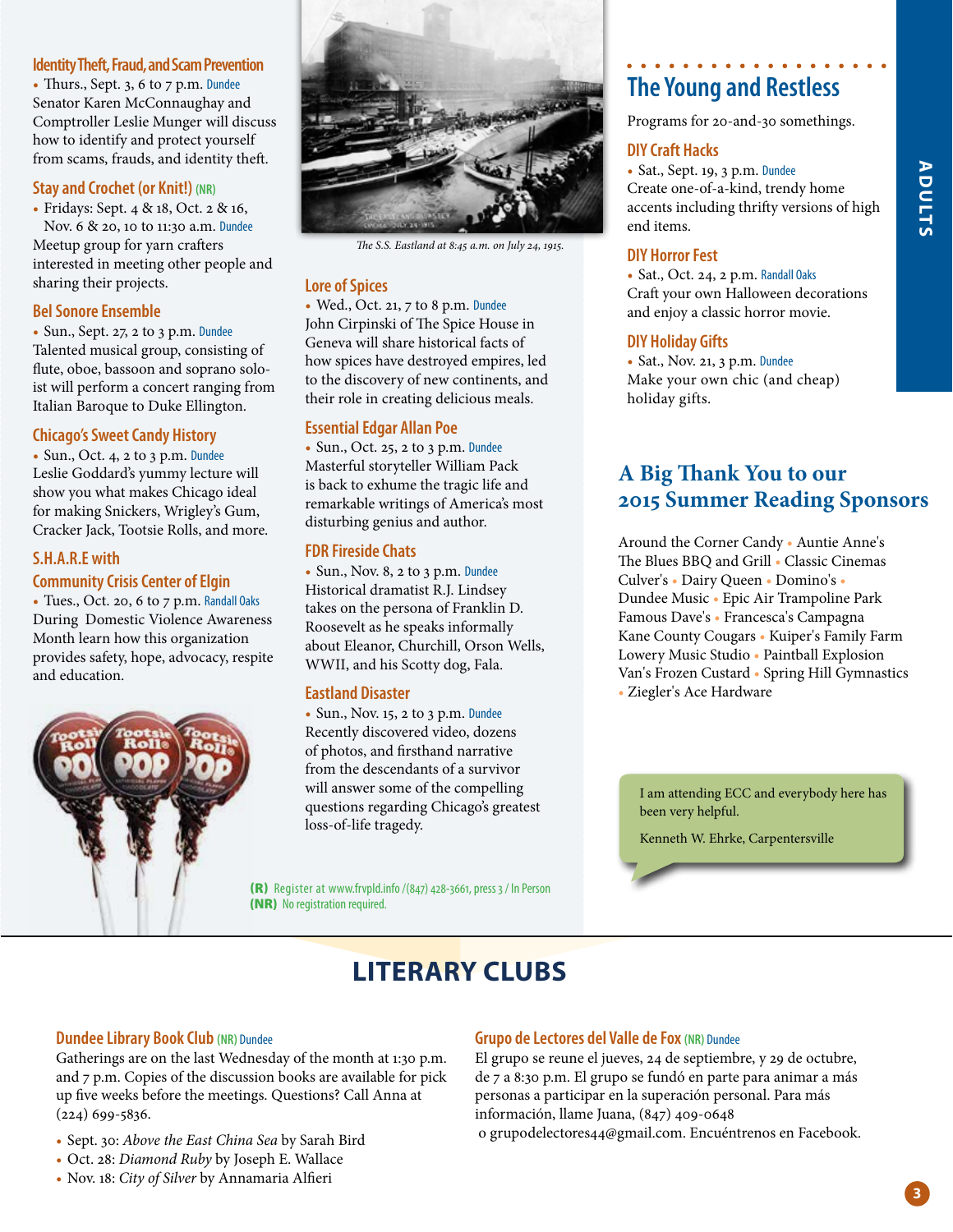# **Early Childhood**

#### **Yoga Storytime (R)**

• Fri., Sept. 4, 10 to 10:45 a.m. Randall Oaks • Fri., Sept. 11, 10 to 10:45 a.m. Dundee ... Learn yoga poses and create an original mixed-media tree collage. Ages 3-7.

#### **Totally (un)Tidy Toddlers (R)**

• Tues., Sept. 8, 10 to 11 a.m. Dundee Tasty toe and finger paints, slimy substances, tangled twists of pasta and more! Don't dress in your best! Ages 1-3 w/caregiver.

#### **Terrific Taste Testing (R)**

• Sat., Oct. 3, 10 to 11 a.m. Dundee • Mon., Oct. 5, 4 to 5 p.m. Randall Oaks Experiment with salty, sweet, sour, and bitter flavors. Ages 4-6 w/caregiver.

**Yoga for Adults (R)** • Fri., Sept. 11, 10 to 10:45 a.m. Dundee While your children learn tree pose, take a moment for yourself to learn basic poses and breathing techniques. Please bring a yoga mat.

#### **Dance Party! (NR)**

- 
- Mon., Nov. 2, 10 to 10:30 a.m. Randall Oaks • Tues., Nov. 3, 6:30 to 7 p.m. Dundee
- Wed., Nov. 4, 10 to 10:30 a.m. Dundee Shake your rattles and roll. Instruments provided. Ages birth-5 w/caregiver.

Caregivers of children under 9 must remain in the library during programs. If D300 schools are closed due to weather, all children's library programs will be canceled.

If your child is outside the developmentally appropriate age range listed for a program, please feel free to talk to a staff member.

# Elementary

#### **Lego® Time (NR)**

- Thursdays, Sept. 3, Oct. 1, and Nov. 5, 6 to 7 p.m. Randall Oaks
- Thursdays, Sept. 17, Oct. 15, Nov. 19, 6 to 7 p.m. Dundee

Play and learn using our Legos and other building toys. Ages 7-12.

#### **Techie Take Apart (R)**

• Sat., Sept. 5, 10 to 11:30 a.m. Dundee Take apart household items to see how they work. Ages 7-12.

#### **Beyond the Book (R)**

• Tuesdays, 6 to 7 p.m. Dundee Read. Talk. Create. Eat. Best book club ever. Book provided upon registration. Ages 9-12.

- Sept. 8: *The 13-Story Treehouse* by Andy Griffiths
- Oct. 13: *Fortunately, the Milk* by Neil Gaiman
- Nov. 10: *Escape from Mr. Lemoncello's Library* by Chris Grabenstein

#### **Minecraft Meetup (NR)**

• Thursdays: Sept. 10, Oct. 8, and Nov. 12, 6:30 to 7:30 p.m. Dundee

Bring your device and make new Minecrafting friends. Ages 7 and up.



. . . . . . . . . . . .

• Sat., Sept. 12, 2 to 3 p.m. Dundee Decorate cupcakes with fondant and icing. Ages 7–12 w/adult helper.

#### **Battling Brush Bots (R)**

• Tues., Sept. 15, 4 to 4:45 p.m. Dundee Construct and race your own Brush Bot. Ages 7-11.

#### **3C Society: Circuits, Coding, & Creativity (R)**

• Sat., Sep. 19, 10 to 11 a.m. Dundee • Mon., Oct. 12, 3 to 4 p.m. Randall Oaks Play with Snap Circuits, littleBits, Ozobots, and more. Ages 8-12.

#### **Fashion Hacking (R)**

• Tuesdays, Sept. 22, Oct. 27, Nov. 24, 6 to 7 p.m. Dundee

Reflect your unique style with hats, scarves, and bags made from repurposed clothes and fabric. Ages 9-12.

#### **Meet a Video Game Designer (R)**

• Sat., Sept. 26, 10 to 11 a.m. Dundee Learn game design theory and how to make a career out of your love of video games from a professional game designer. Ages 10 and up.

#### **Basic Soldering for Kids (R)**

• Tues., Oct. 6, 7 to 8 p.m. Dundee Solder a robot pin with blinking eyes. Ages 9-12.

# **Early Elementary**

#### **Puppet Stage Theater (R)**

• Mon., Sept. 14, 4 to 5 p.m. Randall Oaks • Sat., Oct. 10, 2 to 3 p.m. Dundee Make a puppet and put on a show at the end of the program. Ages 5-8.

#### **Light Laboratory (R) SIFM**

• Mon., Oct. 12, 2 to 3 p.m. Dundee Explore the effects of light and make your own kaleidoscope. Ages 6-9.

#### **Messy Matisse Madness (R)**

• Sat., Oct. 17, 10 to 11 a.m. Dundee Cut and paint a masterpiece inspired by Henri Matisse. Ages 5-8.

### **Create like Eric Carle (R)**

• Sat., Nov. 7, 10 to 11 a.m. Dundee Use shaving cream, paint, and glow sticks to create art. Ages 6-8.



#### **Paint a Pumpkin (R)**

• Tues., Oct. 20, 4 to 5 p.m. Dundee Paint, glitter, and decorate a pumpkin to take home. Ages 7-12.

#### **Wow, Watercolor! (R)**

• Sat., Oct. 24, 1 to 3 p.m. Randall Oaks Create a beautiful water color painting. Beginners welcome. Ages 7–12.

#### **Petrifying Potions (R)**

• Sat., Oct. 31, 10 to 11 a.m. Dundee Create some creepy concoctions in celebration of Halloween. Ages 7-12.

#### **Perler Beads (R)**

• Tues., Nov. 3, 6 to 7 p.m. Dundee Form your own designs using Perler beads. Ages 8-12.

#### **Science Minute to Win It (R)**

• Sat., Nov. 14, 2 to 3 p.m. Dundee Test your problem-solving abilities through timed scientific challenges. Ages 7-10.



#### **Holiday Hoopla (R)**

• Sat., Nov. 28, 10 to 11:30 a.m. Dundee Create dazzling, holiday ornaments. We supply the bling. Ages 7-12.

(R) Register at www.frvpld.info /(847) 428-3661, press 2 / In Person (NR) No registration required.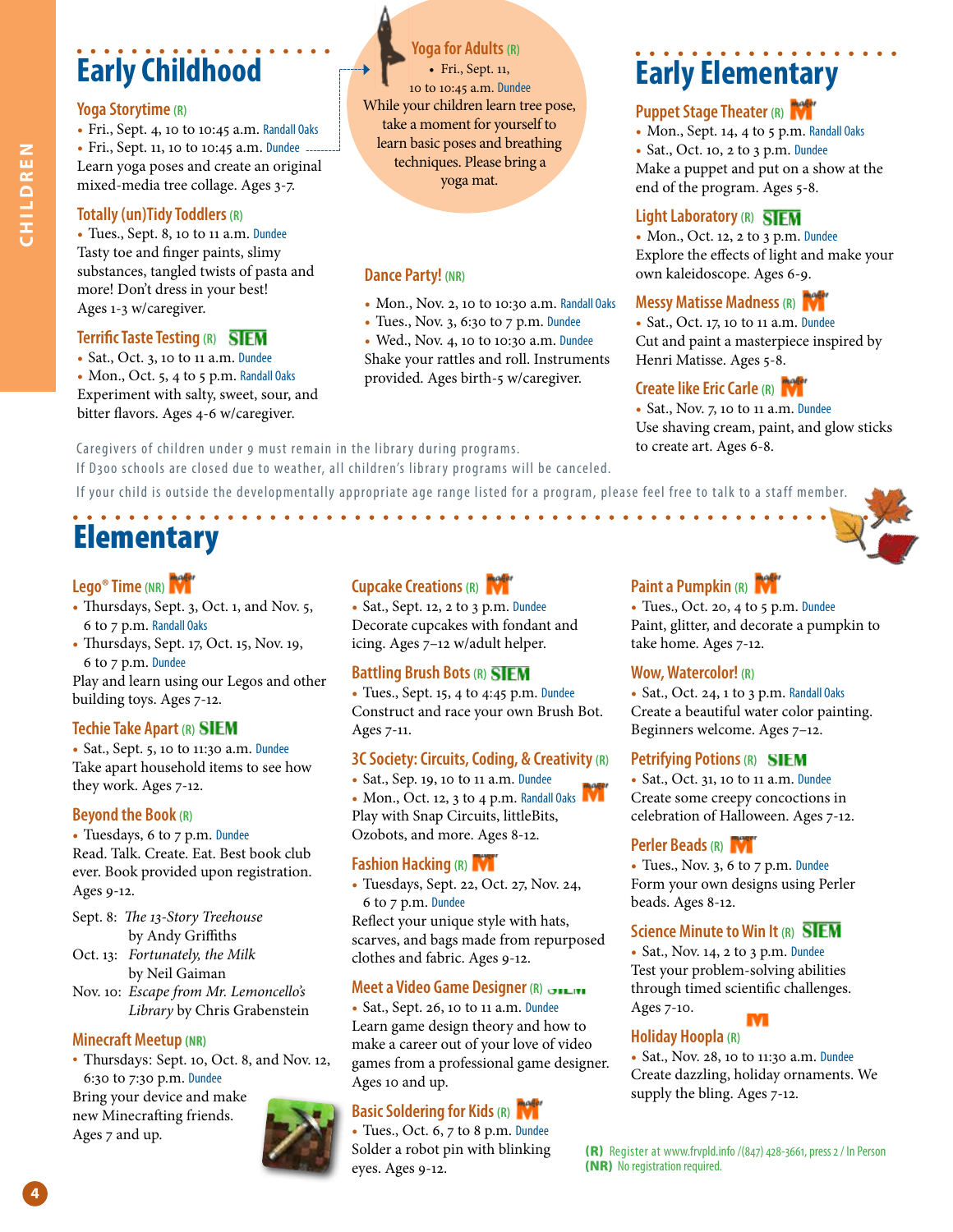# **Family**

#### **Day of the Dead (R)**

• Sat., Oct. 24, 10 to 11 a.m. Dundee Enjoy stories and decorate chocolate skulls at the third annual Día de los Muertos Celebration.

#### **Creepy Craft at Randall Oaks (NR)**

• Thurs., Oct. 29, 6 to 7 p.m. Randall Oaks Come in your costume and make scary good crafts.



## **Storytimes Sept. 14 through Oct. 22 & Nov. 9 through Dec. 17**

#### **All Ages Jump Start Storytime (NR)**

• Mondays, 10 to 10:30 a.m. Randall Oaks

#### **BYOB Baby (0-11 months) (NR)**

- Tuesdays, 10 to 10:30 a.m. Randall Oaks
- Wednesdays, 10 to 10:30 a.m. Dundee

#### **Wonderful Ones (12-23 months) (NR)**

- Mondays, 10 to 10:30 a.m. Dundee
- *Stay for Free Play at 10:30 a.m.*
- Wednesdays, 10 to 10:30 a.m. Randall Oaks

#### **Free Play (Birth to 6 years old) (NR)**

• Mondays, 10:30 to 11:30 a.m. Dundee Children can enjoy, puzzles, books, blocks, and riding toys while adult caregivers visit.

#### **Tremendous Twos (24-35 months) (NR)**

- Tuesdays, 10 to 10:30 a.m. Dundee
- Thursdays, 10 to 10:30 a.m. Randall Oaks

#### **Preschool Fables & Fun (Ages 3-6) (R)**

• Tuesdays, 10 to 10:45 a.m. Dundee

• Wednesdays, 3:30 to 4:15 p.m. Dundee For children comfortable attending alone. Stories and crafts.

My 4-year old loves the Fables & Fun program and my two daughters can't wait to read the newsletter and sign up for all the programs. Michelle Shepherd, West Dundee

#### (R) Register at www.frvpld.info /(847) 428-3661, press 2 / In Person (NR) No registration required.

# **Specialtimes**

#### **Read to a Dog (R)**

• Sundays, Sept. 6 through Nov. 29, 2 to 3 p.m. Dundee



#### **Bilingual Storytime @ Jerri Hoffmann Child and Family Center (NR)**

#### 229 Lake Marian Rd., Carpentersville, IL

• Wednesdays, Sept. 9 and 23, Oct. 14 and 28, Nov. 11, and Dec. 9, 12:30 to 1 p.m.

Children ages birth-7 and their caregivers can enjoy books and songs in English and Spanish.

Niños edades recién nacido-7 años y sus cuidadores disfrutaran cuentos y canciones en inglés y en español.

#### **Great BIG Games (NR)**

Experience a new way of gaming with our GIANT versions of these popular games. Suited for families or groups of friends (best for children 3 and up; young children should have a caregiver).

**Chutes and Ladders** Mon., Sept. 21, 6 to 8 p.m. Dundee

**Connect 4 and Checkers** Mon., Oct. 19, 6 to 8 p.m. Dundee

**Miniature Golf** Mon., Nov. 16, 6 to 8 p.m. Dundee

#### **NEW! CRAZY 8s (R)**

Build stuff, run and jump, make music and make a mess in this totally new kind of math club. Rock the Toilet Paper Olympics and Glow-in-the-Dark Geometry.

#### **Kickstart Crazy 8s (Ages 5-7)**

• Tuesdays, Sept. 22 through Oct. 13 and Oct. 27 through Nov. 17, 4 to 5 p.m. Dundee

#### **Crazy 8s Math Club (Ages 8-11)**

• Fridays, Sept. 25-Oct. 16 and Oct. 30-Nov. 20, 4 to 5 p.m. Dundee

#### **International Games Day @ Your Library(NR)**

• Sat., Nov. 21, All Day Dundee

• Sat., Nov. 21, 11 a.m. to 3 p.m. Randall Oaks Join people around the world playing board games and video games. You bring the "game on" attitude – we'll have the games. All ages.



**CHILDREN**

**CHILDAEN** 









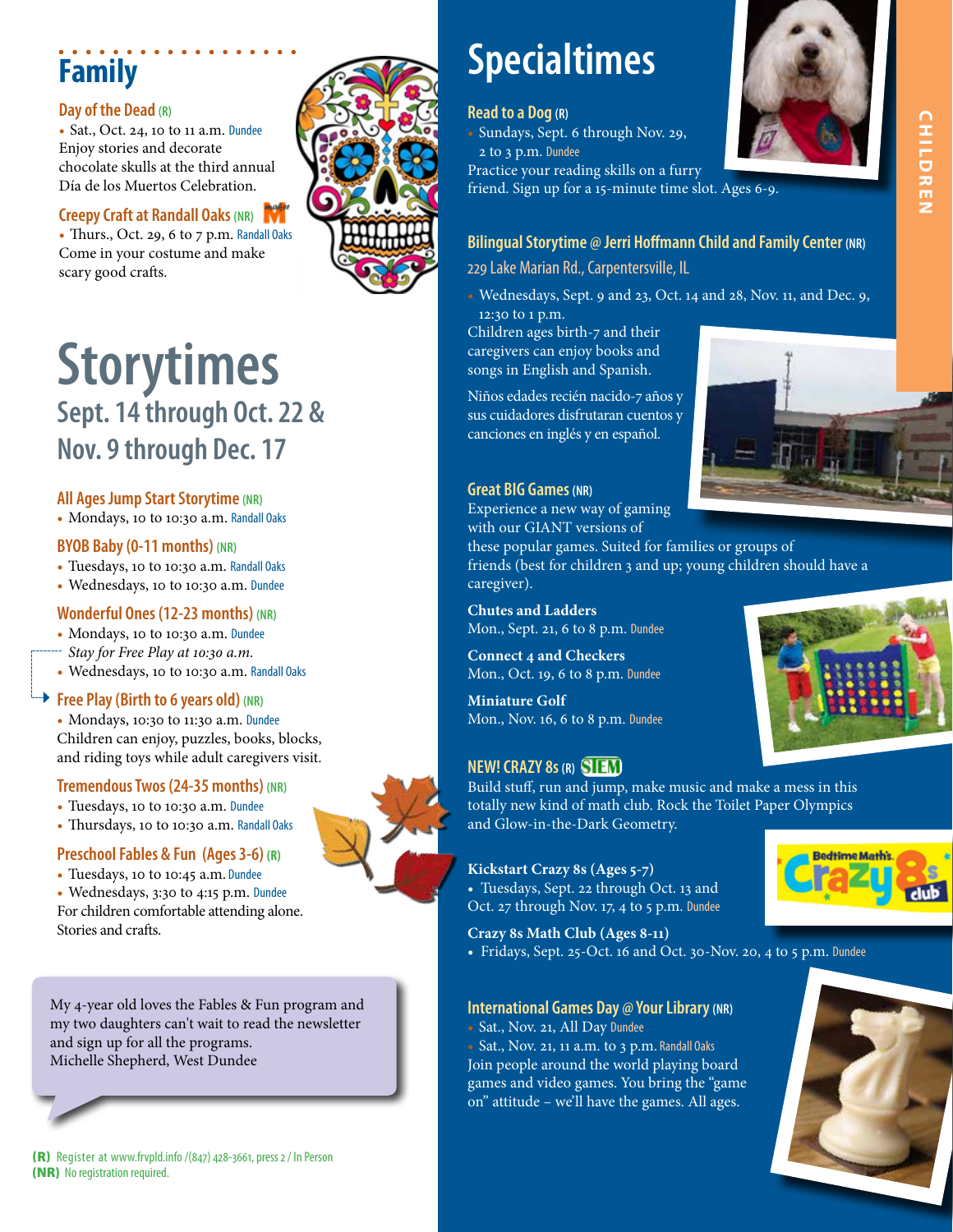## **3D PRINTING**

Explore how to create designs for 3D printing using Tinkercad and Sketchup in these hands-on classes.

## **Intro to 3D Modeling**

Basic Internet and computer skills needed.

#### **Kids (Grades 4-6) (R)**

**TEACHING TECHNOLOGY**

**NOOTONHUMHUNILING** 

• Mon., Oct. 26, 6:30 to 8:30 p.m. Dundee Children younger than 10 must be accompanied by an adult.

#### **Teens (Grades 7-12) (R)**

• Wed., Oct. 28, 6:30 to 8:30 p.m. Dundee **Adults (R)**

• Thurs., Oct. 29, 6:30 to 8:30 p.m. Dundee

## **NEW! Advanced 3D Modeling**

Amp up your Tinkercad skills and build a Lego minifigure. Prerequisite: Intro to 3D Printing.

#### **Adults (R)**

- Thurs., Sept. 24, 6:30 to 8:30 p.m. Dundee
- Thurs., Nov. 19, 6:30 to 8:30 p.m. Dundee

#### **Teens (Grades 7-12) (R)**

- Tues., Sept. 15, 6:30 to 8:30 p.m. Dundee
- Wed., Nov. 18, 6:30 to 8:30 p.m. Dundee

#### **3D Printing Drop-In (NR)**

• Mon., Nov. 2, 7 to 8:30 p.m. Dundee Get help with designing 3D objects or check out the 3D printer.

## **One on One**

#### **One-on-One Tech Help (R)** Dundee

Schedule a free one-on-one session for help with e-readers, mobile devices, library resources, or computer programs. Call Jason Pinshower at (224) 699-5835 or email jpinshower@frvpld.info. Also available in Spanish.

### **Specialty Classes**

#### **Top Free Apps (R)**

• Thurs., Sept. 10, 7 to 8:30 p.m. Dundee Discover 25 apps for entertainment and music, managing money and getting organized. Bring your own device to this demonstration.

#### **Manage your Music (R)**

• Thurs., Oct. 15, 7 to 8:30 p.m. Dundee Learn about free programs such as iTunes, Apple Music, and Google Play Music. Demo.

#### **Online Payment Made Easy (R)**

• Mon., Nov. 9, 7 to 8:30 p.m. Dundee Learn how to shop safely online by understanding how to use online payments. Demo.



**Computer Basics** 

*FRVPLD computers.* **Learn How to Type (R)**

skills required.

**Internet(R)**

**Email (R)**

*skills required.* **Word 2010 (R)**

**Excel 2010 (R)**

**PowerPoint 2010 (R)**

**Mouse and Keyboard (R)**

*Hands-on beginner level classes using* 

• Wednesdays, Sept. 16, 30, and Oct. 14, 10 to 11:30 a.m. Dundee Attend all three sessions to learn how to type like a pro. Basic computer

• Mon., Sept. 21, 2 to 3:30 p.m. Dundee

• Wed., Sept. 23, 2 to 3:30 p.m. Dundee

• Thurs., Sept. 24, 2 to 3:30 p.m. Dundee

*Hands-on, beginner level classes using FRVPLD computers. Basic computer* 

• Mon., Sept. 14, 7 to 8:30 p.m. Dundee

• Mon., Sept. 28, 7 to 8:30 p.m. Dundee

• Mon., Oct. 5, 7 to 8:30 p.m., Dundee

**Intro to Microsoft Office**

## Enhance your resume with a certificate of completion for any of these five series of classes – looks great on a job application.

- Computer Basics: Mouse and Keyboard, Internet, Email
- Microsoft Word: Intro, Intermediate, and Advanced
- Microsoft Excel: Intro, Intermediate, and Advanced
- PowerPoint: Intro and Intermediate
- Learn How to Type Series

### **Intermediate Microsoft Office**

*Hands-on classes using FRVPLD computers. Basic knowledge of these programs required.*

#### **Word 2010 (R)**

• Mon., Oct. 12, 7 to 8:30 p.m. Dundee **Excel 2010 (R)**

• Mon., Oct. 19, 7 to 8:30 p.m. Dundee

## **Advanced Microsoft Office**

*Hands-on classes using FRVPLD computers. Intermediate knowledge of these programs required.*

#### **Excel 2010: Pivot Tables (R)**

• Mon., Nov. 16, 7 to 8:30 p.m. Dundee **Word 2010: Create Your Holiday Card List with Mail Merge (R)**

• Mon., Nov. 30, 7 to 8:30 p.m. Dundee Learn how to easily create mailing labels, envelopes, form letters and more.



I just love your DVD section and your computers. Lisa Elles, Sleepy Hollow

# **NEW! Mac Classes**

You can bring your own device to these demonstrations.

#### **Intro to Mac OS X (R)**

• Thurs., Sept. 17, 7 to 8:30 p.m. Dundee Learn the ins and outs of the newest Mac OS X operating system.

#### **Backup Your Mac with Time Machine (R)**

• Thurs., Oct. 8, 7 to 8 p.m. Dundee Learn to use Time Machine, a built-in recovery tool for your Mac.

## **Intro to iMovie (R)**

• Thurs., Oct. 22, 7 to 8:30 p.m. Dundee Learn how to create a basic video using iMovie, a free video editing program for Macs.

#### **Intro to Photos (R)**

• Thurs., Nov. 12, 7 to 8:30 p.m. Dundee Learn how to manage and edit photos with Photos, a free program for Macs.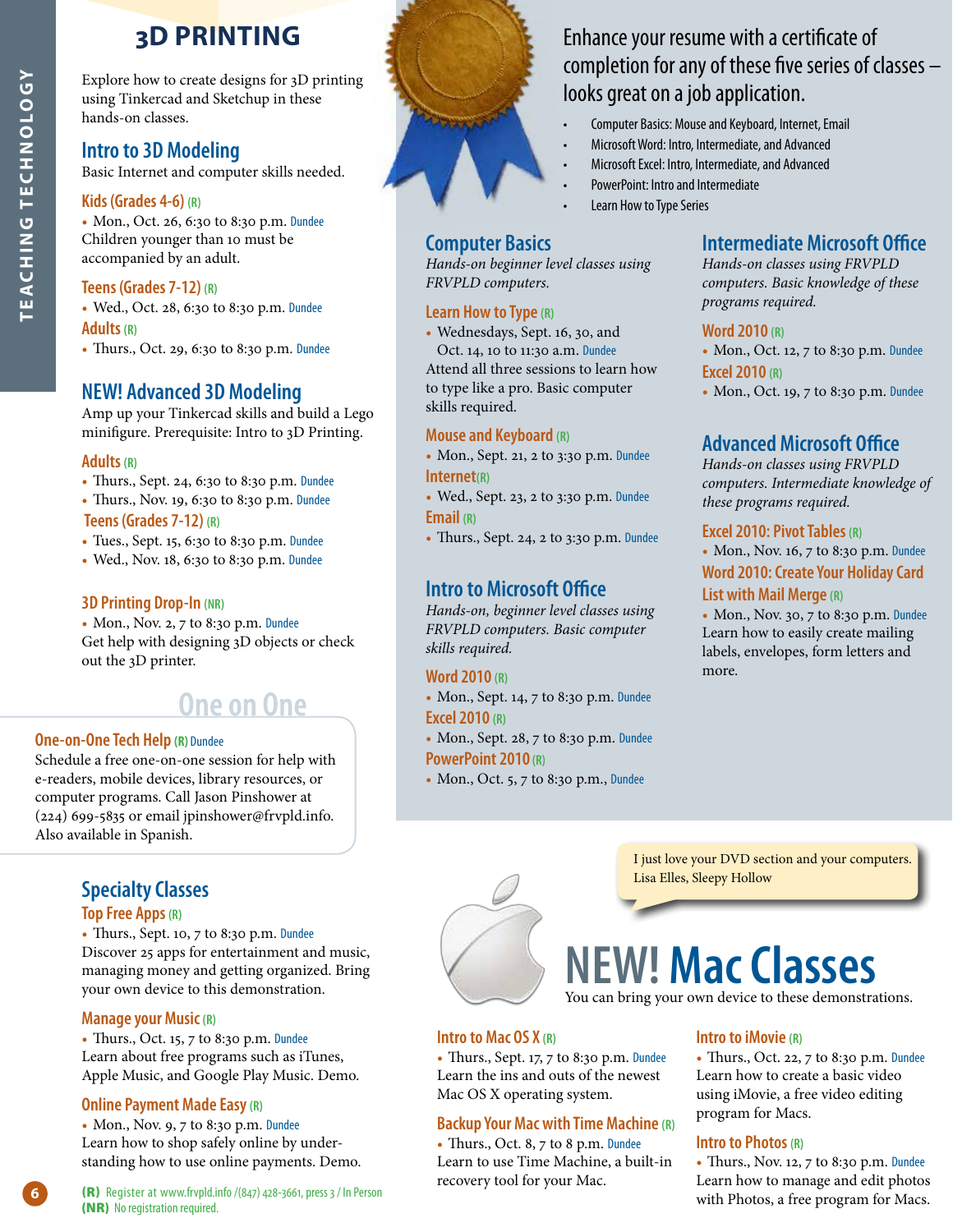## **Introducción a Computadoras**

Clases interactivas usando las computadoras de la biblioteca. Con excepción de la Clase Parte Uno, se requiere conocimiento básico con el ratón y el teclado.

#### **Introducción a Computadoras Parte Uno: Lo Básico (R)**

- Miércoles, 9 de Septiembre, 6:30 a 8:30 p.m. Dundee
- Domingo, 25 de Octubre, 2 a 4 p.m. Dundee

Aprenda como usar el ratón y el teclado, como abrir un programa, guardar archivos y otras habilidades útiles. Ninguna habilidad con la computadora es necesaria para esta clase.

#### **Introducción a Computadoras Parte Dos: El Internet (R)**

- Miércoles, 16 de Septiembre, 6:30 a 8:30 p.m. Dundee
- Domingo, 8 de Noviembre, 2 a 4 p.m. Dundee

Descubra todo lo que necesita saber para usar el Internet.

#### **Introducción a Computadoras Parte Tres: El Email (R)**

- Miércoles, 23 de Septiembre, 6:30 a 8:30 p.m. Dundee
- Domingo, 22 de Noviembre, 2 a 4 p.m. Dundee

¿Que es e-mail y como lo uso? Aprenda esto y mucho más en la última parte de esta serie.

#### **Microsoft Excel en Español Parte 1 (R)**

• Miércoles, 7 de Octubre, 6:30 a 8:30 p.m. Dundee

La primera de dos, esta clase aprenderemos cómo crear un presupuesto básico utilizando algunas de las herramientas más importantes de Excel, un programa para crear hojas de cálculo. Requiere conocimiento básico con el ratón, el teclado e Internet.

#### **Microsoft Excel en Español Parte 2 (R)**

#### • Miércoles, 21 de Octubre, 6:30 a 8:30 p.m. Dundee

La segunda de dos, en esta clase continuaremos utilizando algunas de las herramientas más importantes de Excel, un programa para crear hojas de cálculo. Requiere conocimiento básico con el ratón, el teclado e Internet.

#### **Microsoft Word en Español Parte 1 (R)**

• Miércoles, 4 de Noviembre, 6:30 a 8:30 p.m. Dundee La primera de dos, esta clase le dará a conocer Microsoft Word, un programa para crear documentos.

#### **Microsoft Word en Español Parte 2 (R)**

• Miércoles, 11 de Noviembre, 6:30 a 8:30 p.m. Dundee La segunda de dos, continuaremos conociendo Microsoft Word, un programa para crear documentos.

## **Clases Especializadas**

Requiere conocimiento básico con el ratón, el teclado e Internet.

#### **Seguridad de Datos (R)**

• Domingo, 13 de Septiembre, 2 a 4 p.m. Dundee No se arriesgue a perder sus fotos, videos u otros datos. Conozca lo que es la "nube" y cómo usarlo y otros métodos para asegurar sus datos. Demostración.

#### **Protéjase En El Internet (R)**

• Domingo, 27 de Septiembre, 2 a 4 p.m. Dundee Protéjase y proteja su privacidad usando el Internet. Aprenda lo esencial de la seguridad en el Internet. Demostración.

#### **Las Aplicaciones de Google (R)**

• Miércoles, 30 de Septiembre, 6:30 a 8:30 p.m. Dundee Descubra el poder de las aplicaciones gratuitas de Google (mapas, videos, calendarios, ect) que obtiene con su cuenta de correo electrónico, Gmail.

#### **Consejos Para Su Dispositivo (NR)**

• Domingo, 11 de Octubre, 2 a 4 p.m. Dundee Tiene preguntas sobre su aparato? Venga para obtener consejos gratis para su teléfono inteligente, tableta o computadora portátil. No requiere registración.

> (R) Registra en www.frvpld.info /(847) 428-3661, oprima 3 / En Persona (NR) No es necesario incribirse.

## **Ayuda Personalizada**

Haga una cita privada gratuita de una hora para ayuda con sus preguntas técnicas sobre los aparatos móbiles, recursos de la biblioteca o de las clases. Llame a Erica Acevedo al (224) 699-5835 o mande un correo electrónico a eacevedo@frvpld.info.

> Al final de las siguientes series de claseslos estudiantes recibirán un certificado de finalización que podrán usar para mejorar su curriculum y se ven bien en una solicitud de empleo.

- Introducción a Computadoras Partes 1, 2 y 3
- Microsoft Word en Español Partes 1 y 2
	- Microsoft Excel en Español Partes 1 y 2



## **SHOWTIMES**

*Drop in. Doors open 30 minutes before showtime for free popcorn and refreshments. Children under age 9 must be accompanied by an adult.*

**Home (PG; 1 hr. 34 min.)** • Sat., Sept. 26, 2 p.m. **Furious 7 (PG-13; 2 hr. 20 min.)** • Tues., Sept. 29, 6 p.m. **Cinderella (PG; 1 hr. 52 min.)** • Sat., Oct. 24, 2 p.m.

**Pitch Perfect 2 (PG-13; 1 hr. 55 min.)** • Tues., Oct. 27, 6 p.m. **Inside Out (PG; 1 hr. 34 min.)** • Sat., Nov. 21, 2 p.m. **Jurassic World (PG-13; 2 hr. 4 min.)** • Tues., Nov. 24, 6 p.m.